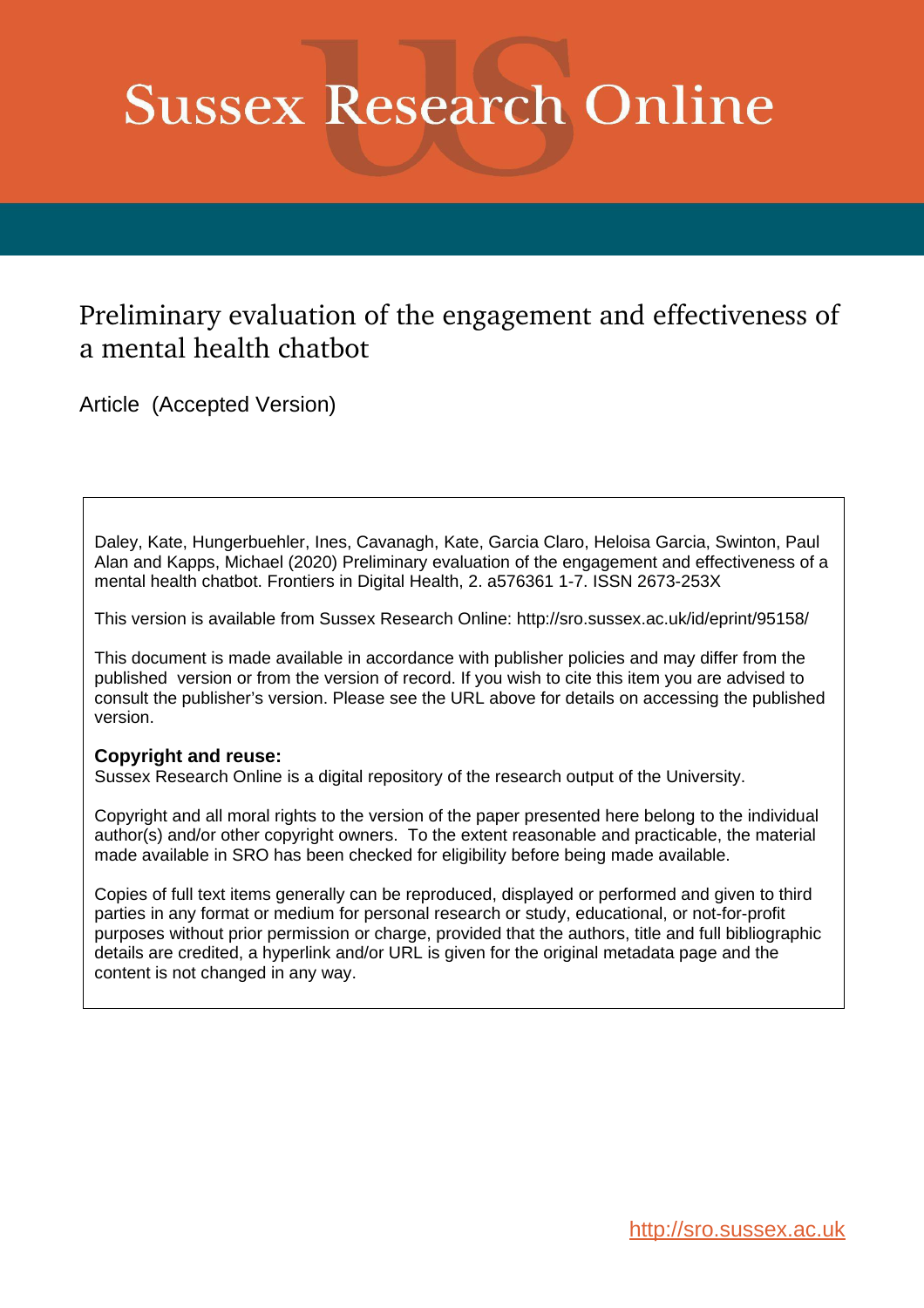# **Brief Research Report**

# **Preliminary Evaluation of the Engagement and Effectiveness of a Mental Health Chatbot.**

Kate Daley<sup>1\*</sup>, Ines Hungerbuehler<sup>1</sup>, Kate Cavanagh<sup>2</sup>, Heloísa Garcia Claro<sup>3,4</sup>, Paul Alan Swinton<sup>5</sup> Ph.D., Michael Kapps<sup>1</sup>

<sup>1</sup>Vitalk, TNH Health, São Paulo, Brazil

<sup>2</sup>School of Psychology, University of Sussex, Brighton, UK

<sup>3</sup>Department of Preventive Medicine, University of São Paulo Medical School, São Paulo, Brazil

<sup>4</sup>School of Nursing, University of Campinas, Campinas, Brazil

<sup>5</sup>School of Health Sciences, Robert Gordon University, Aberdeen, UK

#### **Correspondence:**

Dr Kate Daley drkatedaley@gmail.com

#### **Keywords:**

Digital health; online; chatbot; conversational agent, depression, anxiety, stress; mental health

**Word count:** 3551; **Tables:** 4; **Figures:** 1

# **Abstract:**

**Background:** Mental health difficulties are highly prevalent, yet access to support is limited by barriers of stigma, cost, and availability. These issues are even more prevalent in low- and middle-income countries, and digital technology is one potential way to overcome these barriers. Digital mental health interventions are effective but often struggle with low engagement rates, particularly in the absence of human support. Chatbots could offer a scalable solution, simulating human support at a lower cost. **Objective:** To complete a preliminary evaluation of engagement and effectiveness of Vitalk, a mental health chatbot, at reducing anxiety, depression and stress. **Methods:** Real world data was analysed from 3629 Vitalk users who had completed the first phase of a Vitalk program ('less anxiety,' 'less stress' or 'better mood'). Programs were delivered through written conversation with a chatbot. Engagement was calculated from the number of responses sent to the chatbot divided by days in the program. **Results:** Users sent an average of 8.17 responses per day. For all three programs, target outcome scores reduced between baseline and follow up with large effect sizes for anxiety (Cohen's  $d = -0.85$ ), depression (Cohen's  $d = -0.91$ ) and stress (Cohen's d =-0.81). Increased engagement resulted in improved post-intervention values for anxiety and depression. **Conclusion:** This study highlights a chatbot's potential to reduce mental health symptoms in the general population within Brazil. While findings show promise, further research is required.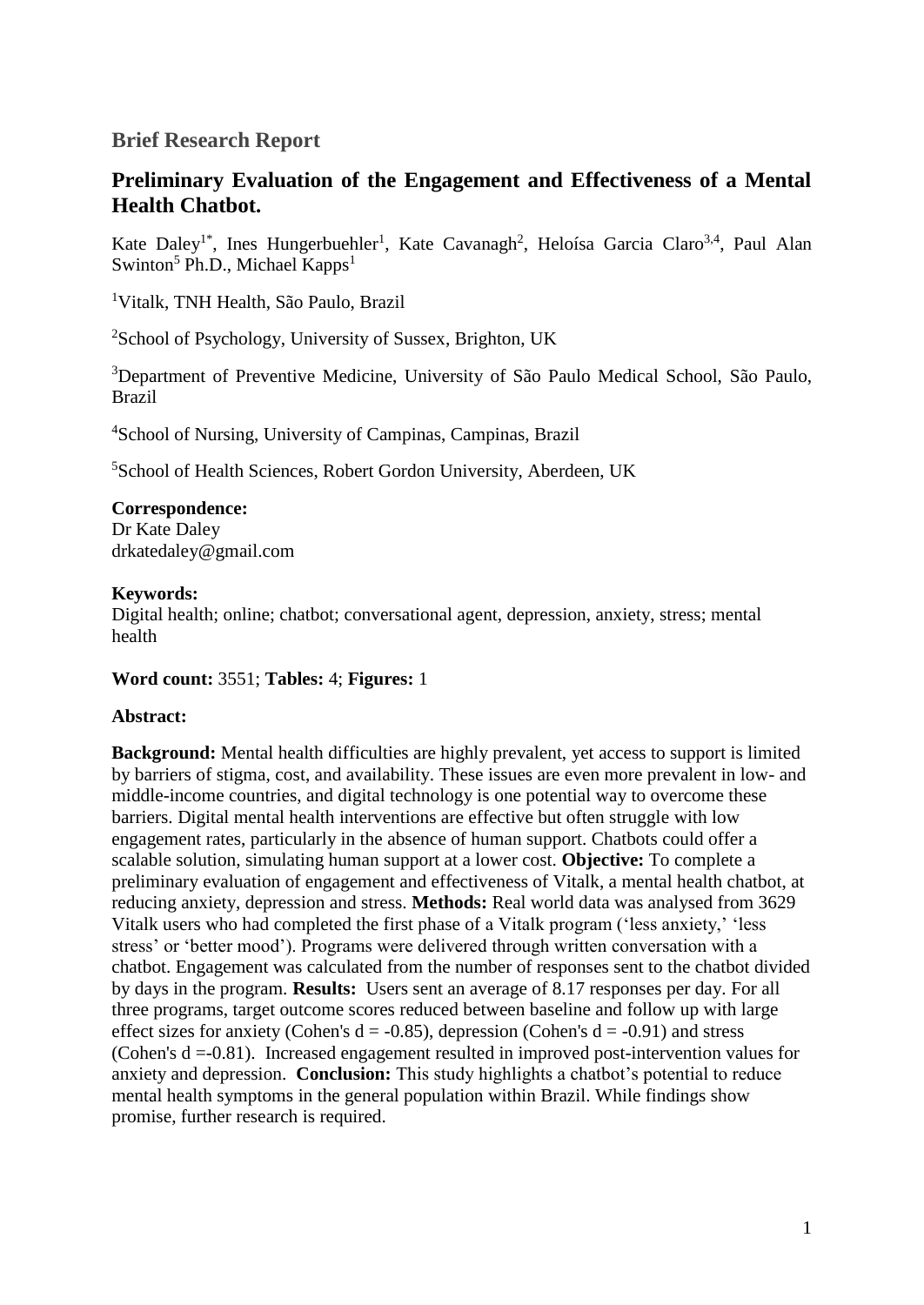# **Introduction**

Mental health disorders are highly prevalent, yet numbers accessing treatment are low [\(1,2\).](https://paperpile.com/c/rjTfzQ/qmKhS+vxBL) Reasons cited for this discrepancy include structural barriers such as a lack of availability, high cost and attitudinal barriers such as perceived stigma [\(3,4\).](https://paperpile.com/c/rjTfzQ/Q8WAx+hufY) Advances in digital technology along with increases in internet access and smartphone ownership could offer an opportunity to overcome some of these barriers, bringing relative anonymity and scalability at a lower cost [\(5,6\).](https://paperpile.com/c/rjTfzQ/9FqEa+1OKA)

There is growing empirical support for use of digital technology in mental health, where web platforms or smartphone applications are used to deliver evidence-based interventions. These digital interventions are effective, feasible and acceptable to users [\(7–9\),](https://paperpile.com/c/rjTfzQ/FqdN5+zzsv8+fFkz) although are associated with low engagement and poor adherence [\(10,11\).](https://paperpile.com/c/rjTfzQ/5e5KF+W7zPh) Adherence rates and outcomes appear more favourable when active human support or guidance is integrated into the digital tool [\(12,13\),](https://paperpile.com/c/rjTfzQ/eA2pW+GETa) but this limits scalability. The development of conversational agents, or chatbots could offer an interesting solution [\(14,15\).](https://paperpile.com/c/rjTfzQ/faoRi+1qBdA) Chatbots take a conversational approach, simulating human interaction through written text. This ability to mimic human support could potentially improve engagement while enabling scalability through automation. This could be particularly interesting in low- and middle- income settings where there are large mental health treatment gaps and scarce resources available [\(6\).](https://paperpile.com/c/rjTfzQ/1OKA)

Within mental health, chatbots have been used to deliver psychoeducation, self care strategies and skills training and show high satisfaction rates [\(14,15\).](https://paperpile.com/c/rjTfzQ/1qBdA+faoRi) The use of chatbots appears feasible and acceptable to user[s \(15,16\),](https://paperpile.com/c/rjTfzQ/qttEa+1qBdA) but there is less certainty on effectiveness. The knowledge base is however growing rapidly, with recent studies finding that engaging with a conversational agent over relatively short periods can reduce perceived stress [\(11\)](https://paperpile.com/c/rjTfzQ/W7zPh) and improve symptoms of depression [\(5\)](https://paperpile.com/c/rjTfzQ/9FqEa) and anxiety [\(5,17\).](https://paperpile.com/c/rjTfzQ/9FqEa+zBGgB) These studies are all RCTs or pilot RCT's and challenges surrounding user engagement means that real world uptake may differ [\(10\).](https://paperpile.com/c/rjTfzQ/5e5KF) Additionally, the studies were all completed in high income countries, with small sample sizes (n<75) and recruited from student populations.

To our knowledge there have been no studies to evaluate the use of mental health chatbots within Latin America. This study seeks to explore if a mental health chatbot has the potential to be effective within Brazil.

#### *Aim*

To evaluate real world engagement and effectiveness of Vitalk, a newly developed mental health chatbot. The hypothesis is that use of the chatbot will lead to a reduction in symptoms of stress, anxiety and depression over a one month period.

# **Methods**

# *Participants*

Vitalk was installed voluntarily by members of the general population who had found it on the hosting platform, through marketing campaigns, word of mouth, or a personal search. Vitalk sought to offer conversations about mental health and self help strategies to improve wellbeing. Users had installed Vitalk between June and November 2019 and completed one month of a Vitalk program (N=3629). All users were Portuguese speakers located in Brazil and over 18 years of age, with internet access.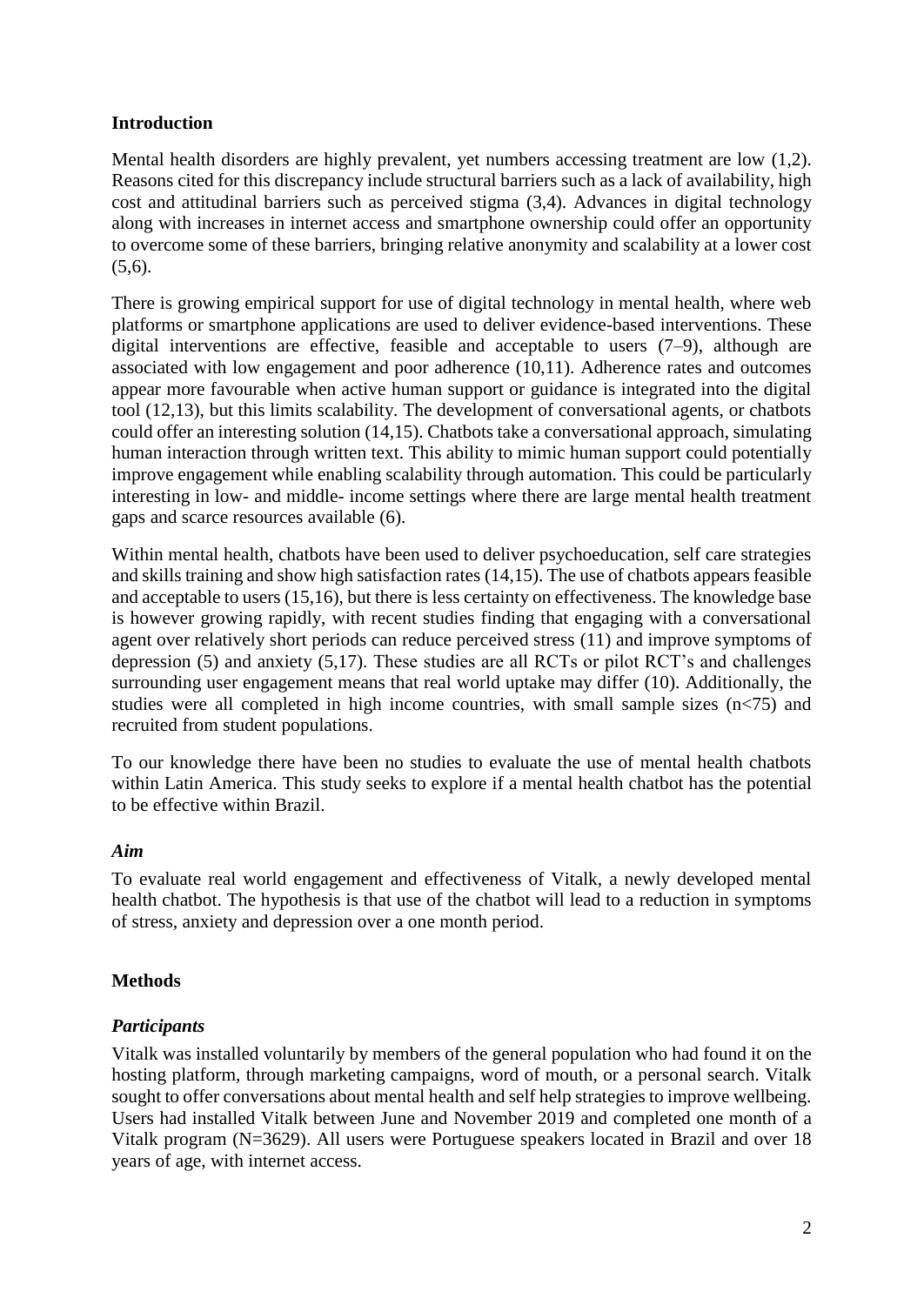# *Description of chatbot*

Vitalk is an automated chatbot delivering mental health content in an innovative conversational format. It is a free-to-use service, hosted within an instant messenger platform, accessible from any internet-enabled device. The chatbot is built on ruby and JavaScript and was created by the IT, product development and UX team at TNH Health.

The overall aim of Vitalk is to improve wellbeing by reducing stress, anxiety and depression using a preventative approach to mental health. It consists of three core programs, addressing themes of anxiety, low mood, and stress. Programs are 90 days in duration, divided into three 30-day phases. During each phase, the user is engaged in four to five conversations per week, each lasting approximately five minutes. Outcome measurement and feedback on scores is built into the program, with users completing symptom questionnaires at baseline and the end of each phase.

The conversations are based on insights and strategies taken from Cognitive Behavioural Therapy (CBT) and Positive Psychology [\(18,19\),](https://paperpile.com/c/rjTfzQ/xps6t+vuFMr) which include (but are not limited to) psychoeducation, cognitive restructuring, behavioural activation, gratitude, and practical exercises such as breathing, relaxation and meditation. The goal of the conversations is to help the user reflect on experiences and learn techniques which can help them manage stress, mood and anxiety. A mood tracking tool helps to aid reflection, 'emojis' and GIFs to mimic a natural human interaction and gamification to increase engagement. The chatbot avatar is named Viki and was developed through focus groups and piloting with users. The conversations used by Viki are written by a team of Clinical Psychologists and healthcare professionals and shaped by a user experience (UX) team who work on the style and design of the chatbot. This involves adapting including the words language used to make the language more accessible to the user.

| Ready to start?                                           |                                    |
|-----------------------------------------------------------|------------------------------------|
|                                                           | Ready!                             |
| Ok. So, tell me, over the past<br>week, how often did you |                                    |
| "Find it hard to wind down"                               |                                    |
|                                                           | <b>Sometimes</b>                   |
|                                                           | "Tend to over-react to situations" |
|                                                           | Not at all                         |
| "Feel nervous and stressed"                               |                                    |
| Not at all                                                | Sometimes                          |
| Most of the time                                          | Always                             |
|                                                           |                                    |
| Explore                                                   | Jennifer<br>Personal               |
|                                                           |                                    |

*Figure 1 - screenshot of Vitalk check-up*

The chatbot initiates conversations, and the user can reply by picking a predefined answer option (Figure 1). The predefined options customize the conversation to suit user needs and preferences. In some cases, the user can also enter free text, for example between conversations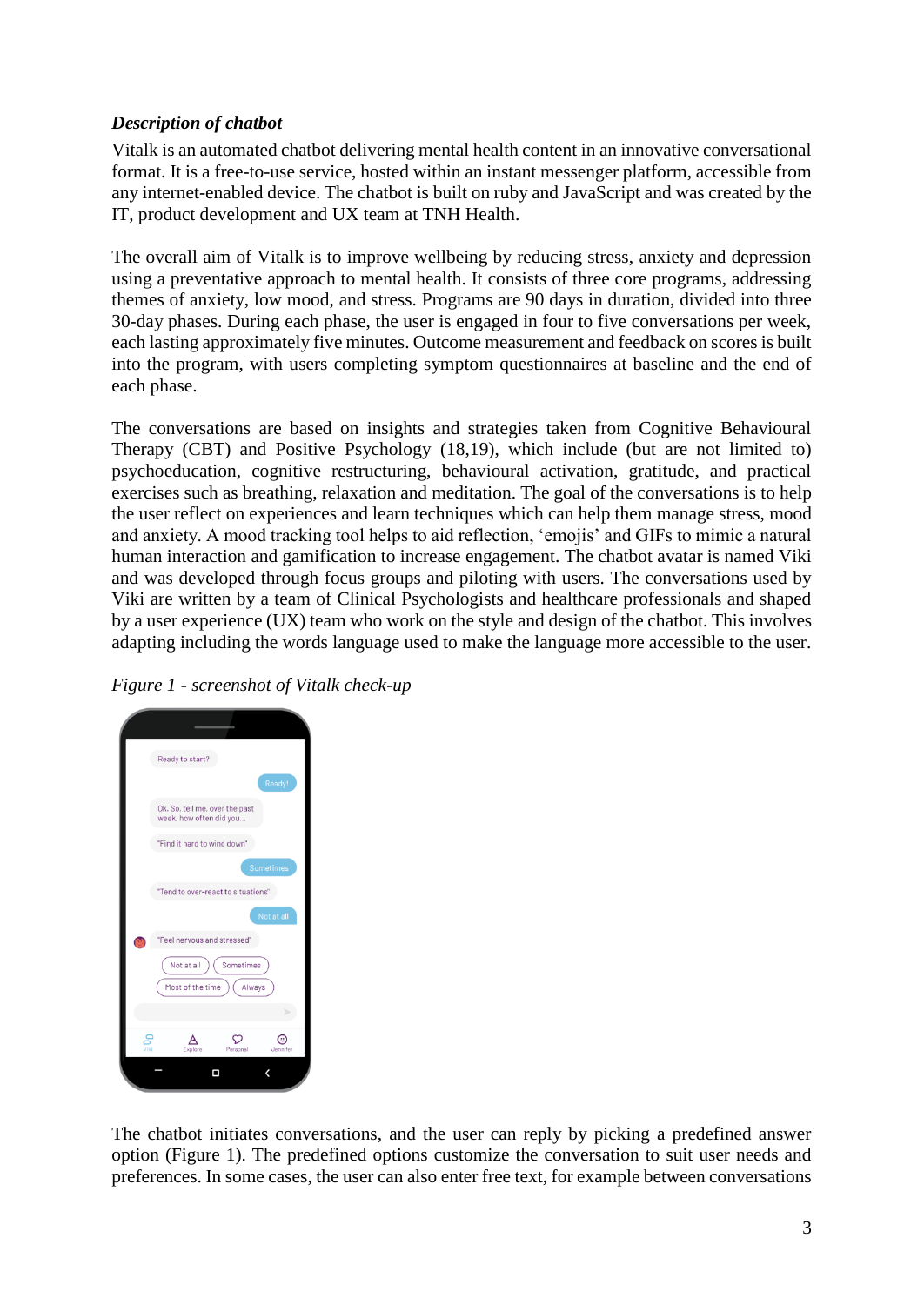or if they want to interrupt the flow. Natural language understanding (NLU) triggers conversational modules based on keywords identified from the text entered by the user, which then loops back to the pre-programmed conversations. As an example of free text, if the user types 'good morning' the greetings module is triggered and the chatbot will respond to the greeting, ask how the user is feeling and offer a suitable activity. In a situation where the user types words directly or indirectly linked to suicidality such as "life isn't worth living", the risk module is triggered and the chatbot delivers crisis information. This is continuously refined and adapted to ensure the language and emotional expression matches that of the user.

Vitalk does not aim to replace a healthcare professional or to offer treatment. Users are made aware of this in the terms and conditions they consent to, and they are advised to seek additional support if they show a high risk of depression or anxiety during the assessment. Where the system identifies a risk issue, the user is sent details of support services, including the national suicide line, and where appropriate, a follow up conversation with a healthcare professional from Vitalk is initiated.

# *Measures*

#### *Generalized Anxiety Disorder (GAD-7)*

The GAD-7 is a 7-item self-report scale used to assess anxiety symptoms over the past two weeks *(e.g., how often have you been bothered by feeling afraid something awful might happen)*. Scores range from 0 (not at all) to 3 (nearly every day) with a total of 21. The total scores are divided into four categories: none (0-4), mild (5-9), moderate (10-14) and severe (15+) symptoms [\(20,21\)](https://paperpile.com/c/rjTfzQ/IDecf+7OeG)

# *The Patient Health Questionnaire (PHQ-9)*

The PHQ-9 is a 9 item self-report scale that evaluates symptoms of depression over the past two weeks (*e.g., how often have you been bothered by feeling down, depressed, or hopeless)*. Item response options use a Likert scale ranging from 0 (not at all) to 3 (nearly every day). Total scores are divided into five categories: none (0-4), mild (5-9), moderate (10-14), moderately severe (15-19) and severe (20+) symptoms [\(22,23\).](https://paperpile.com/c/rjTfzQ/aAE4W+0Qr9)

#### *Depression, Anxiety and Stress Scale (DASS-21) - Stress Subscale*

The DASS-21 is a 21 item self-report questionnaire consisting of three scales to measure depression, anxiety, and stress. Only the stress subscale was used, this consists of 7 items, and the user is asked how much each statement applies to them in the past week (*e.g., I found it difficult to relax)*. Scores range from 0 (did not apply) to 3 (applied very much or most of the time). Total scores are doubled and divided into five categories: normal (0-14), mild (15-18), moderate (19-25), severe (26-33) and extremely severe (34+) levels of stress [\(24,25\).](https://paperpile.com/c/rjTfzQ/E09tp+eThe)

All scales have been translated into Brazilian Portuguese and are validated for use within this population.

#### *Procedures*

After installing Vitalk, users complete a sign-up process that includes consenting to their anonymized data being used for research purposes. The user is then engaged in a conversation with the chatbot, who welcomes them to Vitalk and together they complete the baseline outcome measures. User responses are recorded and scored by the chatbot, and the user receives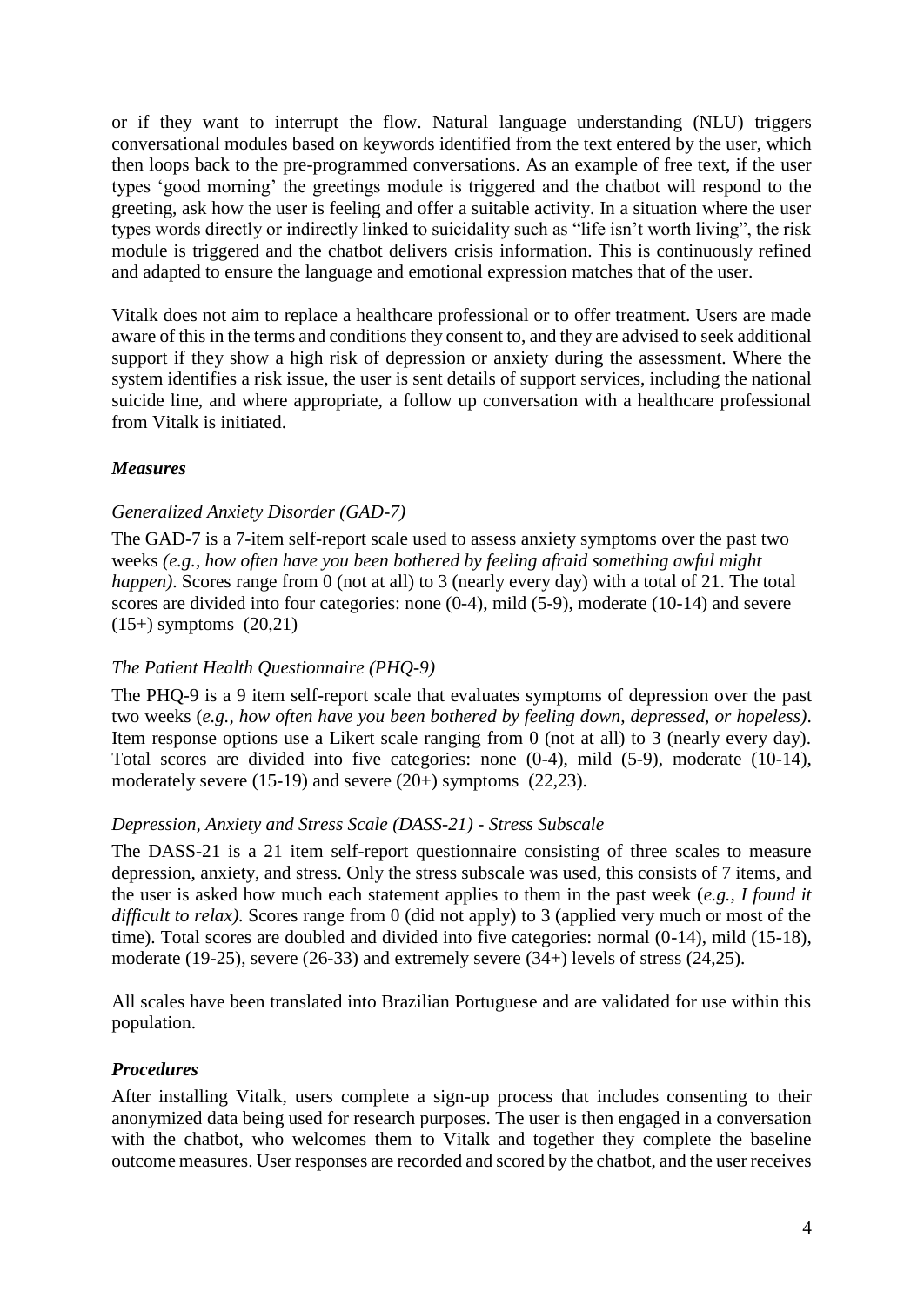customized feedback based on their scores. The user then chooses which of the three programs to complete, or they can ask the chatbot to recommend one based on their scores.

After a program has been selected, the core content is scheduled for delivery to the user over the course of 30 days. When new content is delivered, the user is alerted to a new message, and they choose whether to engage in the conversation. The responses of the user shape the conversation. Original content is delivered on the next scheduled day, regardless of previous engagement. The user can discontinue the program or close their account at any time.

At the end of phase one (day 30), the outcome measure corresponding to the active program is repeated (GAD-7 for the anxiety program, PHQ-9 for low mood, DASS-21 for stress). At this point, the user can continue with the program they are in or swap to another program if their goal has shifted. A full check-up consisting of all three measures is repeated at the end of the program (day 90).

For this study, we explored results from the first phase of each program to ascertain early engagement and explore initial effects.

#### *Data collection and privacy*

The study involved real-world data obtained from an anonymous, non-clinical population. The users agreed to the terms of service and privacy policy when they signed up, which includes giving consent for their anonymized data to be used for research purposes. Access to the chatbot requires a login and is password protected, and data gathered by Vitalk is stored on a secure server. Data were extracted from the server, anonymized and provided to the authors for data analysis. Demographic data was collected by the hosting platform who provided this to TNH Health in an aggregated format.

#### **Statistical analysis**

Three sets of univariate analyses were conducted with data collected from the GAD-7, PHQ-9 and DASS-21 stress scales. Engagement with Vitalk was quantified as a rate measure by dividing the number of messages sent by the number of days in the program. Descriptive statistics were used to describe centrality and distribution of pre-post scale values, severity of symptoms and engagement. To describe the magnitude of change across the intervention, average based change was quantified with Cohen's d and standard reference values (0.2: "small", 0.5: "medium", and  $\geq 0.8$ : "large" used to qualitatively describe the effect) [\(26\).](https://paperpile.com/c/rjTfzQ/YE7WA)

$$
d = (M_{post} - M_{pre}) / S_{diff}
$$

Where  $M$  is the mean and  $S_{\text{diff}}$  is the standard deviation of the change in scale values across the intervention. For the PHQ-9 and GAD-7 scales, reliable change and clinical caseness was assessed. For each scale, the Reliable Change Index was calculated by multiplying the standard error of the difference by 1.96 [\(27\)](https://paperpile.com/c/rjTfzQ/YBve).

$$
SE_{diff} = S_{pre} \sqrt{2\sqrt{1 - r}}
$$

 $S_{\text{pre}}$  is the standard deviation of pre-intervention values and r is the reliability obtained in validation studies of each scale [\(28\).](https://paperpile.com/c/rjTfzQ/plET) To be considered reliable, change in scale values across the intervention had to exceed 5.9 for the PHQ-9 and 3.7 for the GAD-7.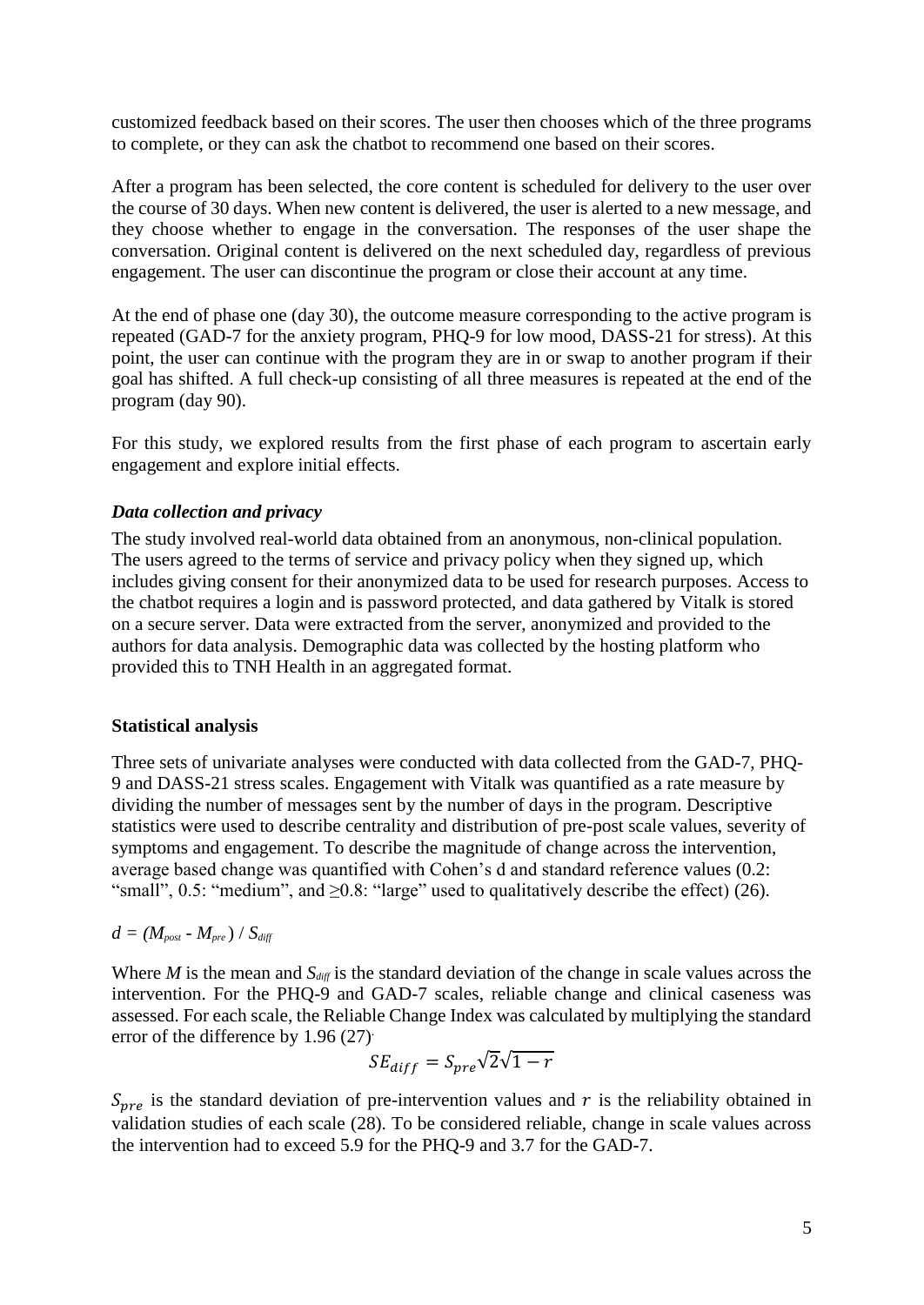Clinical caseness was examined by calculating the number of people who were above the clinical cut off at baseline and moved below this cut off at follow-up. The number of these people that experienced a reliable change was also quantified. A cut-off score of ≥10 was used for the PHQ-9, and ≥8 for the GAD-7.

Modelling of post scale values were completed with pre scale values and engagement included as predictor variables. Because the scales used can exhibit floor and ceiling effects with many observations at the upper value, tobit regression models were used to deal with the truncated nature of the data and limit biased estimates that can be obtained with Ordinary Least Squares Regression [\(29\).](https://paperpile.com/c/rjTfzQ/l1j1y) All statistical analyses were conducted in R version 3.5.3 [\(30\)](https://paperpile.com/c/rjTfzQ/SAieA)**.**

# **Results**

In total, 3629 users were included in this study. They were located across Brazil; the majority were female (76%) and aged 18-24 years (52%). (536/1648, 32.5%).

# *Symptom change*

# *Less anxiety program*

In total, 1,648 (45.4%) users completed the first phase of the anxiety program.

*Table 1: Classification of anxiety symptoms pre- and post-intervention (% of participants in each classification using GAD-7)*

|      | None        | Mild        | Moderate    | Severe      |
|------|-------------|-------------|-------------|-------------|
| Pre  | 58 (3.5%)   | 484 (29.4%) | 570 (34.6%) | 536 (32.5%) |
| Post | 382 (23.2%) | 764 (46.4%) | 311 (18.9%) | 191 (11.6%) |

The average anxiety score (GAD-7) reduced from moderate anxiety (mean 12.2,  $SD = 4.7$ ) to mild anxiety (mean 8.1, SD = 4.7). This reduction was  $-4.1 \pm 4.8$  (t(1647) =  $-34.3$ , p $< 0.001$ ) with Cohen's  $d = -0.85$  indicating a large effect. The percentage of reliable improvement and reliable decline was equal to 52.2% and 4.7%, respectively. In terms of clinical caseness, 655 (49.0%) users who were above the clinical cut-off at baseline moved to below clinical cut-off at follow up (GAD-7 $\ge$ 8), 557 (41.6%) of whom also showed reliable improvement).

# *Better mood program*

In total 1243 users (34.3%) completed the first phase of the depression program.

*Table 2: Classification of depression symptoms pre- and post-intervention (% of participants in each classification using PHQ-9)*

|--|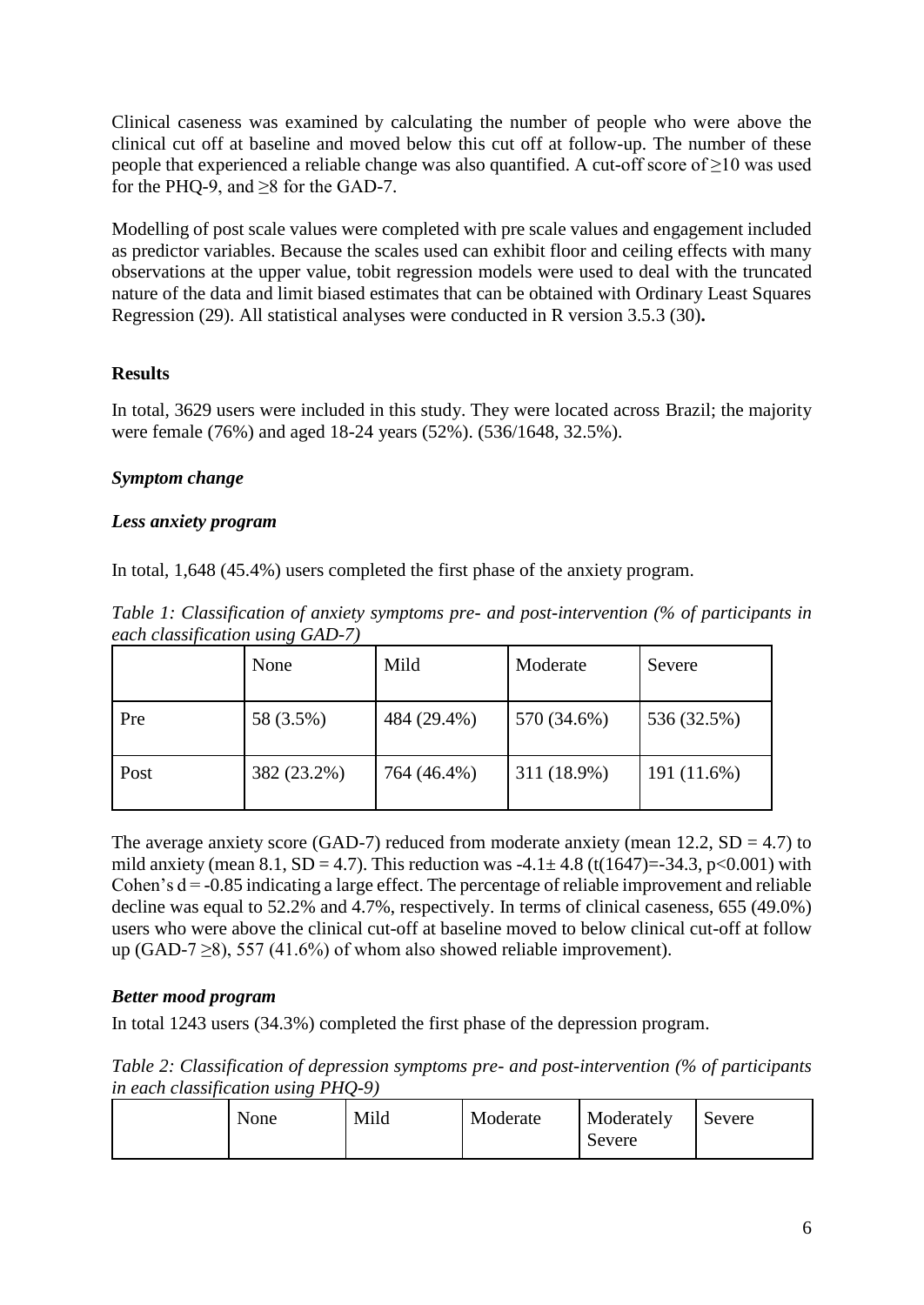| Pre  | $43(3.5\%)$ | $\vert$ 230 (18.5%) $\vert$ 249 (20.0%) $\vert$ 297 (23.9%) $\vert$ 424 (34.1%)                     |  |
|------|-------------|-----------------------------------------------------------------------------------------------------|--|
| Post |             | $\vert$ 210 (16.9%) $\vert$ 480 (38.6%) $\vert$ 250 (20.1%) $\vert$ 156 (12.6%) $\vert$ 147 (11.8%) |  |

The average depression score (PHQ-9) reduced from a moderately severe level (mean 15.9, SD  $= 6.5$ ) to a moderate level (mean 10.4, SD = 6.5). This reduction was  $-5.5\pm 6.0$  (t(1242)= $-31.9$ ,  $p<0.001$ ) with Cohen's  $d = -0.91$  indicating a large effect. The percentage of reliable improvement and reliable decline was equal to 45.1% and 2.3%, respectively. In terms of clinical caseness 449 (46.3%) of users who were above the clinical cut-off at baseline moved to below clinical cut-off at follow up (PHQ-9 total score  $\geq$ 10), of whom 370 (38.1%) also showed reliable improvement.

# *Less stress program*

In total, 738 users (20.34%) completed the first phase of the stress program.

*Table 3: Classification of stress symptoms pre- and post-intervention (% of participants in each classification using DASS-21 stress scale)*

|      | Normal      | Mild       | Moderate      | Severe        | Extremely<br>Severe |
|------|-------------|------------|---------------|---------------|---------------------|
| Pre  | 113 (15.3%) | 72 (9.8%)  | 138 (18.7%)   | 242 (32.8%)   | 173 (23.4%)         |
| Post | 349 (47.3%) | 101(13.7%) | $122(16.5\%)$ | $112(15.2\%)$ | 54 (7.3%)           |

Within this period, the average stress score (DASS-21 stress scale) was reduced from severe levels (mean 25.8, SD 9.1) to mild levels (mean 17.5, SD = 9.3). This reduction was  $-8.3\pm10.3$  $(t(737)=21.9, p<0.001)$  with Cohen's  $d = -0.81$  indicating a large effect. The percentage of reliable improvement and reliable decline was equal to 60.3% and 9.2%, respectively.

# *Engagement*

In terms of engagement, the average number of responses sent by users to Vitalk per day (total responses divided by days in program) within the first phase of the program was 8.17 (SD, 3.67), with a range of between 0.29 to 40.25 responses.

Tobit regression models were used to assess the effects of engagement on intervention effectiveness after controlling for pre-intervention values (Table 4, supplementary material). Increased engagement resulted in improved post-intervention values for anxiety and depression  $(p<0.01)$  but not stress ( $p= 0.716$ ). No interaction effect was identified between engagement and pre-intervention values for any of the outcomes measured ( $p\geq 0.08$ ).

# **Discussion**

Initial results indicate that the use of a mental health chatbot within this population can engage users and significantly reduce symptoms of anxiety, depression and levels of stress. Higher engagement with the chatbot, as measured by the number of responses sent by the user was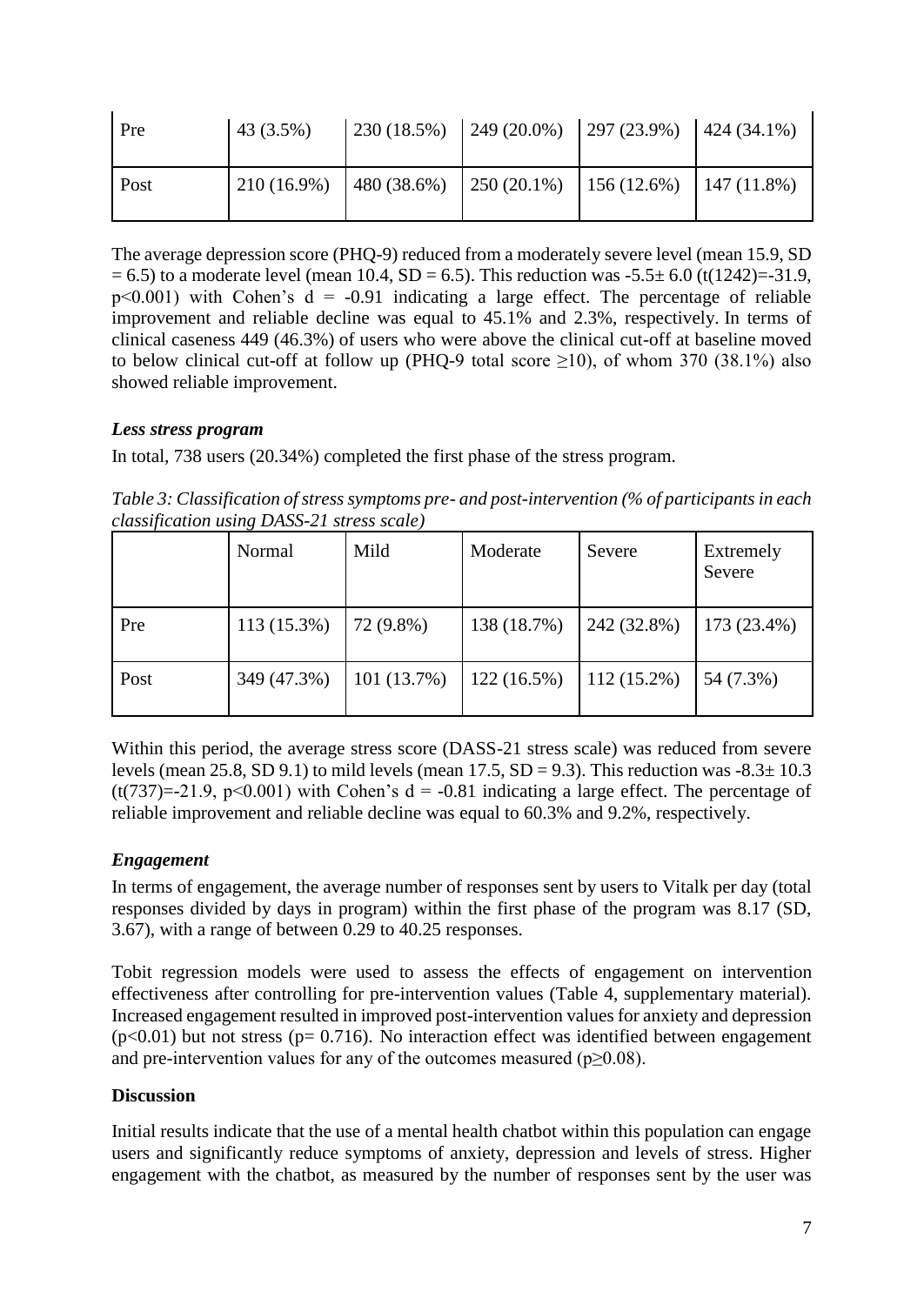also found to predict lower anxiety and depressive symptoms at follow up. To our knowledge this is the first study to examine the use of a mental health chatbot in Latin America, and results appear promising.

The majority of the sample were adult females under 24 years of age (52% 18-24 years, 76% female). This differed somewhat to the typical demographic profile of the host platform (29% 25-34 years, 54% female) [\(31\)](https://paperpile.com/c/rjTfzQ/jxlVO) but it is not clear if this reflects the chatbot appealing more to this demographic, differing mental health prevalence rates [\(32\),](https://paperpile.com/c/rjTfzQ/h1fSX) levels of help seeking behaviour [\(33\)](https://paperpile.com/c/rjTfzQ/55XWS) or marketing bias.

Baseline levels of anxiety and depression were significantly higher than would be expected in the general population in Brazil based on previous research using the same measures [\(34,35\).](https://paperpile.com/c/rjTfzQ/zNq7k+p4vLu) This was not unexpected given users had actively sought out a mental health tool but does indicate that Vitalk is able to successfully reach its target audience and could be a useful way to engage individuals experiencing elevated stress and mental health symptoms. This finding fits with the idea that people recruited through methods that imply more active treatmentseeking such as a Google or Facebook search, present with high levels of anxiety and depression than through more passive methods [\(36\).](https://paperpile.com/c/rjTfzQ/NPty) Interestingly, those recruited by online advertisements have been found to have similar levels of depression and anxiety as those recruited from clinical settings, suggesting the chatbot could be an helpful way to widen access and identify those most at risk, facilitating access to appropriate professional support [\(36\).](https://paperpile.com/c/rjTfzQ/NPty)

Reliable improvements were found in all three programs with symptoms of anxiety, depression and stress reducing between baseline and follow up with large effect sizes. These findings are in line with other chatbot studies [\(5,17,37\)](https://paperpile.com/c/rjTfzQ/UUThQ+zBGgB+9FqEa) but with a much larger sample size and suggests applicability within Brazil. Interestingly, large numbers of users showed clinically significant, reliable change, moving from a clinical to non-clinical range for anxiety and depression as measured by the PHQ-9 and GAD-7. Whilst this requires follow-up and further investigation, these initial results are extremely promising. It is unclear why there is such a magnitude of change, but one hypothesis is that participants had independently sought out a mental health tool and so were likely to have high motivation and a readiness to change.

# **Limitations**

This study presents preliminary data obtained over a brief engagement period without a control group. While an early response is found to be a strong predictor of the treatment outcome [\(38\),](https://paperpile.com/c/rjTfzQ/vYoNK) there is a need to complete a more rigorous study with a control group and longer follow up before drawing any firm conclusions. It is hoped that the evidence presented in this paper will direct further clinical research and help in the planning of new technological interventions within this population.

Within this study, we had limited information on the users of Vitalk due to the method of data collection within the host platform. The lack of individual-level demographics limited the analysis. In future work it would be important to obtain more detailed information and a deeper understanding of users, for example, individual-level demographics and data on education levels and socio-economic status which may impact outcomes. It would also be interesting to explore if the users have had any psychological intervention in the past and if they are doing so currently. This would offer insight into who Vitalk is reaching, and if for example it is being used as an adjunct or follow on from therapy or as the only intervention being accessed. This would offer interesting learning for the wider health system.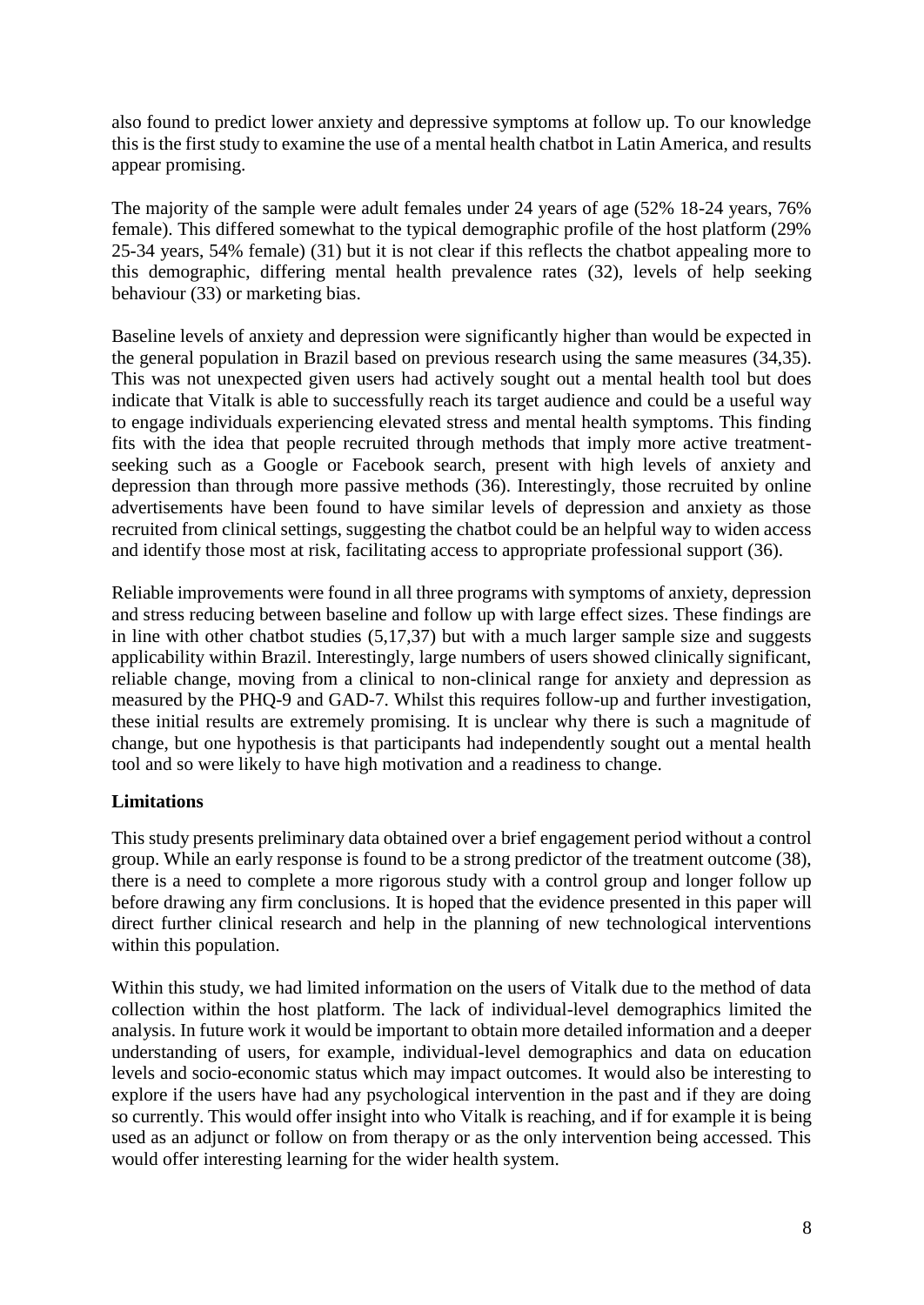Due to the study being retrospective, we defined engagement level as the average daily number of responses sent by the user, as this was the best measure based on the type of data available. However, this did not consider that some conversations are longer than others and the user may not be active every day. Exploring alternative engagement metrics would be useful to enrich our understanding of how the chatbot is used and would enable more comparison within the literature. Analyzing engagement for each conversation would also allow a more granular understanding of the impact of specific intervention techniques on symptom change. This would allow us to explore which are the most impactful components, whether this be the chatbot, mood tracking, specific cognitive behavioral techniques or a combination of all three.

# **Conclusion**

As there is currently very little research on the use of chatbots in mental healthcare, particularly within low- and middle-income countries, these early findings are promising. The study highlights the potential of using such an innovative tool to engage users and offer an effective intervention to improve mental health in Brazil's general population. While findings show promise, more rigorous research is required before any firm conclusions can be drawn.

# **Conflicts of interest:**

IH, KD, and MK are employees of TNH Health. TNH Health created the chatbot and paid for the cost of submitting the publication.

HC, KC, and PS declare that the research was conducted in the absence of any commercial or financial relationship construed as a potential conflict of interest.

# **Acknowledgments:**

Special thanks to Raphael Mota for supporting us in the data extraction and to Aimee da Silva Ferreira who created our graphics. Thanks also to the team at TNH Health, who developed this technology.

# **References**

- 1. [Pan American Health Organization. The Burden of Mental Disorders in the Region of](http://paperpile.com/b/rjTfzQ/qmKhS)  [the Americas. PAHO; 2018.](http://paperpile.com/b/rjTfzQ/qmKhS)
- 2. [Kohn R, Ali AA, Puac-Polanco V, Figueroa C, López-Soto V, Morgan K, et al. Mental](http://paperpile.com/b/rjTfzQ/vxBL)  [health in the Americas: an overview of the treatment gap. Rev Panam Salud Publica.](http://paperpile.com/b/rjTfzQ/vxBL)  [2018 Oct 10;42:e165.](http://paperpile.com/b/rjTfzQ/vxBL)
- 3. [Andrade LH, Alonso J, Mneimneh Z, Wells JE, Al-Hamzawi A, Borges G, et al. Barriers](http://paperpile.com/b/rjTfzQ/Q8WAx)  [to mental health treatment: results from the WHO World Mental Health surveys](http://paperpile.com/b/rjTfzQ/Q8WAx)  [\[Internet\]. Vol. 44, Psychological Medicine. 2014. p. 1303–17. Available from:](http://paperpile.com/b/rjTfzQ/Q8WAx)  <http://dx.doi.org/10.1017/s0033291713001943>
- 4. [Fukuda CC, Penso MA, do AMPARO DM, de ALMEIDA BC, de Aquino MORAIS C.](http://paperpile.com/b/rjTfzQ/hufY)  [Mental health of young Brazilians: Barriers to professional help-seeking \[Internet\]. Vol.](http://paperpile.com/b/rjTfzQ/hufY)  [33, Estudos de Psicologia \(Campinas\). 2016. p. 355–65. Available from:](http://paperpile.com/b/rjTfzQ/hufY)  <http://dx.doi.org/10.1590/1982-02752016000200017>
- 5. [Fitzpatrick KK, Darcy A, Vierhile M. Delivering Cognitive Behavior Therapy to Young](http://paperpile.com/b/rjTfzQ/9FqEa)  [Adults With Symptoms of Depression and Anxiety Using a Fully Automated](http://paperpile.com/b/rjTfzQ/9FqEa)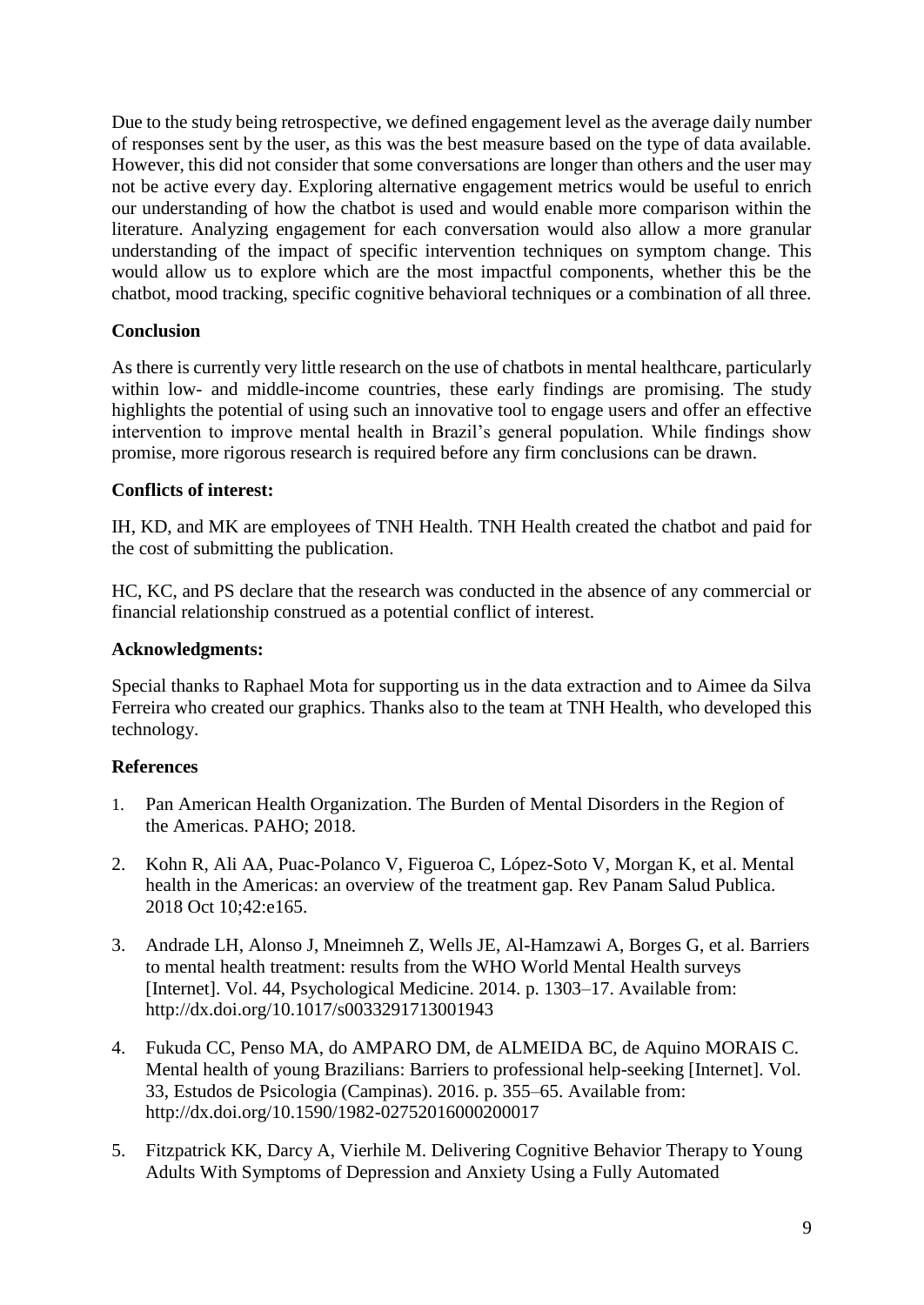[Conversational Agent \(Woebot\): A Randomized Controlled Trial. JMIR Ment Health.](http://paperpile.com/b/rjTfzQ/9FqEa)  [2017 Jun 6;4\(2\):e19.](http://paperpile.com/b/rjTfzQ/9FqEa)

- 6. [Menezes P, Quayle J, Garcia Claro H, da Silva S, Brandt LR, Diez-Canseco F, et al. Use](http://paperpile.com/b/rjTfzQ/1OKA)  [of a Mobile Phone App to Treat Depression Comorbid With Hypertension or Diabetes:](http://paperpile.com/b/rjTfzQ/1OKA)  A Pilot Study in Brazil and Peru. [JMIR Ment Health. 2019 Apr 26;6\(4\):e11698.](http://paperpile.com/b/rjTfzQ/1OKA)
- 7. [Torous J, Chan SR, Tan SY-M, Behrens J, Mathew I, Conrad EJ, et al. Patient](http://paperpile.com/b/rjTfzQ/FqdN5)  [Smartphone Ownership and Interest in Mobile Apps to Monitor Symptoms of Mental](http://paperpile.com/b/rjTfzQ/FqdN5)  [Health Conditions: A Survey in Four Geographically Distinct Psychiatric Clinics](http://paperpile.com/b/rjTfzQ/FqdN5)  [\[Internet\]. Vol. 1, JMIR Mental Health. 2014. p. e5. Available from:](http://paperpile.com/b/rjTfzQ/FqdN5)  <http://dx.doi.org/10.2196/mental.4004>
- 8. [Firth J, Torous J, Nicholas J, Carney R, Rosenbaum S, Sarris J. Can smartphone mental](http://paperpile.com/b/rjTfzQ/zzsv8)  [health interventions reduce symptoms of anxiety? A meta-analysis of randomized](http://paperpile.com/b/rjTfzQ/zzsv8)  [controlled trials. J Affect Disord. 2017 Aug 15;218:15–22.](http://paperpile.com/b/rjTfzQ/zzsv8)
- 9. [Davies EB, Bethan Davies E, Morriss R, Glazebrook C. Computer-Delivered and Web-](http://paperpile.com/b/rjTfzQ/fFkz)[Based Interventions to Improve Depression, Anxiety, and Psychological Well-Being of](http://paperpile.com/b/rjTfzQ/fFkz)  [University Students: A Systematic Review and Meta-Analysis \[Internet\]. Vol. 16,](http://paperpile.com/b/rjTfzQ/fFkz)  [Journal of Medical Internet Research. 2014. p. e130. Available from:](http://paperpile.com/b/rjTfzQ/fFkz)  <http://dx.doi.org/10.2196/jmir.3142>
- 10. [Torous J, Nicholas J, Larsen ME, Firth J, Christensen H. Clinical review of user](http://paperpile.com/b/rjTfzQ/5e5KF)  [engagement with mental health smartphone apps: evidence, theory and improvements.](http://paperpile.com/b/rjTfzQ/5e5KF)  [Evid Based Ment Health. 2018 Aug;21\(3\):116–9.](http://paperpile.com/b/rjTfzQ/5e5KF)
- 11. [Ly KH, Ly A-M, Andersson G. A fully automated conversational agent for promoting](http://paperpile.com/b/rjTfzQ/W7zPh)  [mental well-being: A pilot RCT using mixed methods. Internet Interv. 2017 Dec;10:39–](http://paperpile.com/b/rjTfzQ/W7zPh) [46.](http://paperpile.com/b/rjTfzQ/W7zPh)
- 12. [Johansson R, Andersson G. Internet-based psychological treatments for depression.](http://paperpile.com/b/rjTfzQ/eA2pW)  [Expert Rev Neurother. 2012 Jul;12\(7\):861–9; quiz 870.](http://paperpile.com/b/rjTfzQ/eA2pW)
- 13. [Baumeister H, Reichler L, Munzinger M, Lin J. The impact of guidance on Internet](http://paperpile.com/b/rjTfzQ/GETa)based mental health interventions — [A systematic review \[Internet\]. Vol. 1, Internet](http://paperpile.com/b/rjTfzQ/GETa)  [Interventions. 2014. p. 205–15. Available from:](http://paperpile.com/b/rjTfzQ/GETa)  <http://dx.doi.org/10.1016/j.invent.2014.08.003>
- 14. [Suganuma S, Sakamoto D, Shimoyama H. An Embodied Conversational Agent for](http://paperpile.com/b/rjTfzQ/faoRi)  [Unguided Internet-Based Cognitive Behavior Therapy in Preventative Mental Health:](http://paperpile.com/b/rjTfzQ/faoRi)  [Feasibility and Acceptability Pilot Trial. JMIR Ment Health. 2018 Jul 31;5\(3\):e10454.](http://paperpile.com/b/rjTfzQ/faoRi)
- 15. [Vaidyam AN, Wisniewski H, Halamka JD, Kashavan MS, Torous JB. Chatbots and](http://paperpile.com/b/rjTfzQ/1qBdA)  [Conversational Agents in Mental Health: A Review of the Psychiatric Landscape. Can J](http://paperpile.com/b/rjTfzQ/1qBdA)  [Psychiatry. 2019 Jul;64\(7\):456–64.](http://paperpile.com/b/rjTfzQ/1qBdA)
- 16. [Gaffney H, Mansell W, Tai S. Conversational Agents in the Treatment of Mental Health](http://paperpile.com/b/rjTfzQ/qttEa)  [Problems: Mixed-Method Systematic Review. JMIR Ment Health. 2019 Oct](http://paperpile.com/b/rjTfzQ/qttEa)  [18;6\(10\):e14166.](http://paperpile.com/b/rjTfzQ/qttEa)
- 17. [Fulmer R, Joerin A, Gentile B, Lakerink L, Rauws M. Using Psychological Artificial](http://paperpile.com/b/rjTfzQ/zBGgB)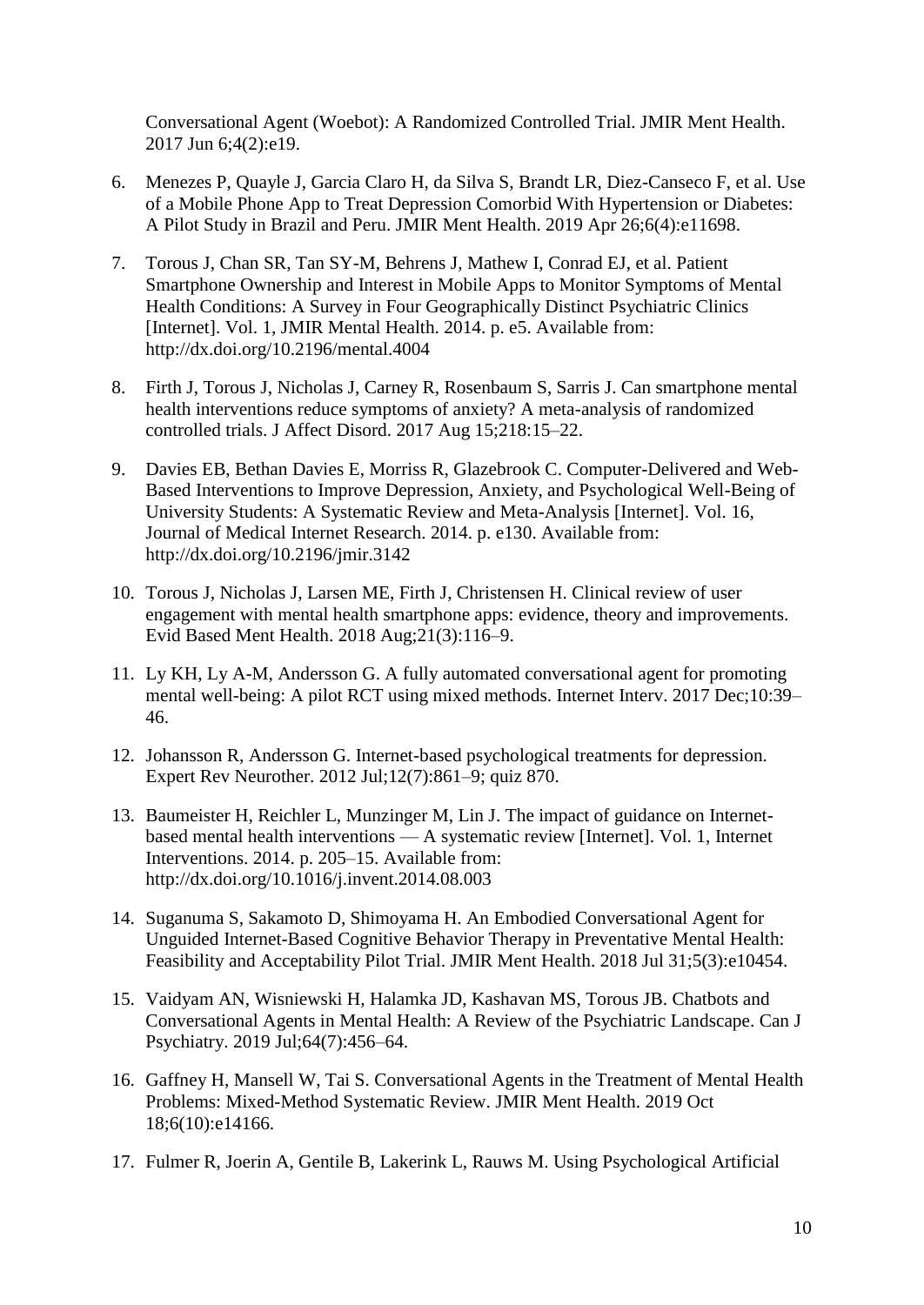[Intelligence \(Tess\) to Relieve Symptoms of Depression and Anxiety: Randomized](http://paperpile.com/b/rjTfzQ/zBGgB)  [Controlled Trial \[Internet\]. Vol. 5, JMIR Mental Health. 2018. p. e64. Available from:](http://paperpile.com/b/rjTfzQ/zBGgB)  <http://dx.doi.org/10.2196/mental.9782>

- 18. [Seligman MEP. Building human strength: Psychology's forgotten mission \[Internet\].](http://paperpile.com/b/rjTfzQ/xps6t)  [PsycEXTRA Dataset. 1998. Available from:](http://paperpile.com/b/rjTfzQ/xps6t) <http://dx.doi.org/10.1037/e529932010-003>
- 19. [Beck JS. Cognitive Behavior Therapy, Second Edition: Basics and Beyond. Guilford](http://paperpile.com/b/rjTfzQ/vuFMr)  [Press; 2011. 391 p.](http://paperpile.com/b/rjTfzQ/vuFMr)
- 20. [Spitzer RL, Kroenke K, Williams JBW, Löwe B. A Brief Measure for Assessing](http://paperpile.com/b/rjTfzQ/IDecf)  [Generalized Anxiety Disorder \[Internet\]. Vol. 166, Archives of Internal Medicine. 2006.](http://paperpile.com/b/rjTfzQ/IDecf)  [p. 1092. Available from: http://dx.doi.org/10.1001/archinte.166.10.1092](http://paperpile.com/b/rjTfzQ/IDecf)
- 21. [Moreno AL, DeSousa DA, Ana Maria Frota Lisbôa, Manfro GG, Salum GA, Koller SH,](http://paperpile.com/b/rjTfzQ/7OeG)  [et al. Factor Structure, Reliability, and Item Parameters of the Brazilian-Portuguese](http://paperpile.com/b/rjTfzQ/7OeG)  [Version of the GAD-7 Questionnaire \[Internet\]. Vol. 24, Temas em Psicologia. 2016. p.](http://paperpile.com/b/rjTfzQ/7OeG)  [367–76. Available from:](http://paperpile.com/b/rjTfzQ/7OeG) <http://dx.doi.org/10.9788/tp2016.1-25>
- 22. [Kroenke K, Spitzer RL, Williams JB. The PHQ-9: validity of a brief depression severity](http://paperpile.com/b/rjTfzQ/aAE4W)  [measure. J Gen Intern Med. 2001 Sep;16\(9\):606–13.](http://paperpile.com/b/rjTfzQ/aAE4W)
- 23. [Santos IS, Tavares BF, Munhoz TN, Almeida LSP de, Silva NTB da, Tams](http://paperpile.com/b/rjTfzQ/0Qr9) BD, et al. [\[Sensitivity and specificity of the Patient Health Questionnaire-9 \(PHQ-9\) among adults](http://paperpile.com/b/rjTfzQ/0Qr9)  [from the general population\]. Cad Saude Publica. 2013 Aug;29\(8\):1533–43.](http://paperpile.com/b/rjTfzQ/0Qr9)
- 24. [Lovibond PF, Lovibond SH. The structure of negative emotional states: Comparison of](http://paperpile.com/b/rjTfzQ/E09tp)  [the Depression Anxiety Stress Scales \(DASS\) with the Beck Depression and Anxiety](http://paperpile.com/b/rjTfzQ/E09tp)  [Inventories \[Internet\]. Vol. 33, Behaviour Research and Therapy. 1995. p. 335–43.](http://paperpile.com/b/rjTfzQ/E09tp)  [Available from:](http://paperpile.com/b/rjTfzQ/E09tp) [http://dx.doi.org/10.1016/0005-7967\(94\)00075-u](http://dx.doi.org/10.1016/0005-7967(94)00075-u)
- 25. [Vignola RCB, Tucci AM. Adaptation and validation of the depression, anxiety and stress](http://paperpile.com/b/rjTfzQ/eThe)  [scale \(DASS\) to Brazilian Portuguese. J Affect Disord. 2014 Feb;155:104–9.](http://paperpile.com/b/rjTfzQ/eThe)
- 26. [Cohen J. Statistical power analysis for the behavioral sciences \(2nd ed.\). Hillsdale, NJ:](http://paperpile.com/b/rjTfzQ/YE7WA)  [Lawrence Earlbaum Associates; 1988.](http://paperpile.com/b/rjTfzQ/YE7WA)
- 27. [Evans C, Margison F, Barkham M. The contribution of reliable and clinically significant](http://paperpile.com/b/rjTfzQ/YBve)  [change methods to evidence-based mental health \[Internet\]. Vol. 1, Evidence-Based](http://paperpile.com/b/rjTfzQ/YBve)  [Mental Health. 1998. p. 70–2. Available from: http://dx.doi.org/10.1136/ebmh.1.3.70](http://paperpile.com/b/rjTfzQ/YBve)
- 28. [Jacobson NS, Truax P. Clinical significance: a statistical approach to defining](http://paperpile.com/b/rjTfzQ/plET)  [meaningful change in psychotherapy research. J Consult Clin Psychol. 1991](http://paperpile.com/b/rjTfzQ/plET)  [Feb;59\(1\):12–9.](http://paperpile.com/b/rjTfzQ/plET)
- 29. [Roberts J, Lenton P, Keetharuth AD, Brazier J. Quality of life impact of mental health](http://paperpile.com/b/rjTfzQ/l1j1y)  conditions in England: results [from the adult psychiatric morbidity surveys \[Internet\].](http://paperpile.com/b/rjTfzQ/l1j1y)  [Vol. 12, Health and Quality of Life Outcomes. 2014. p. 6. Available from:](http://paperpile.com/b/rjTfzQ/l1j1y)  <http://dx.doi.org/10.1186/1477-7525-12-6>
- 30. [Website \[Internet\]. \[cited 2020 Mar 9\]. Available from: R Core Team \(2019\). R: A](http://paperpile.com/b/rjTfzQ/SAieA)  [language and environment for statistical computing. R Foundation for Statistical](about:blank)  [Computing, Vienna, Austria. URL: http://www.R-project.org.](about:blank)